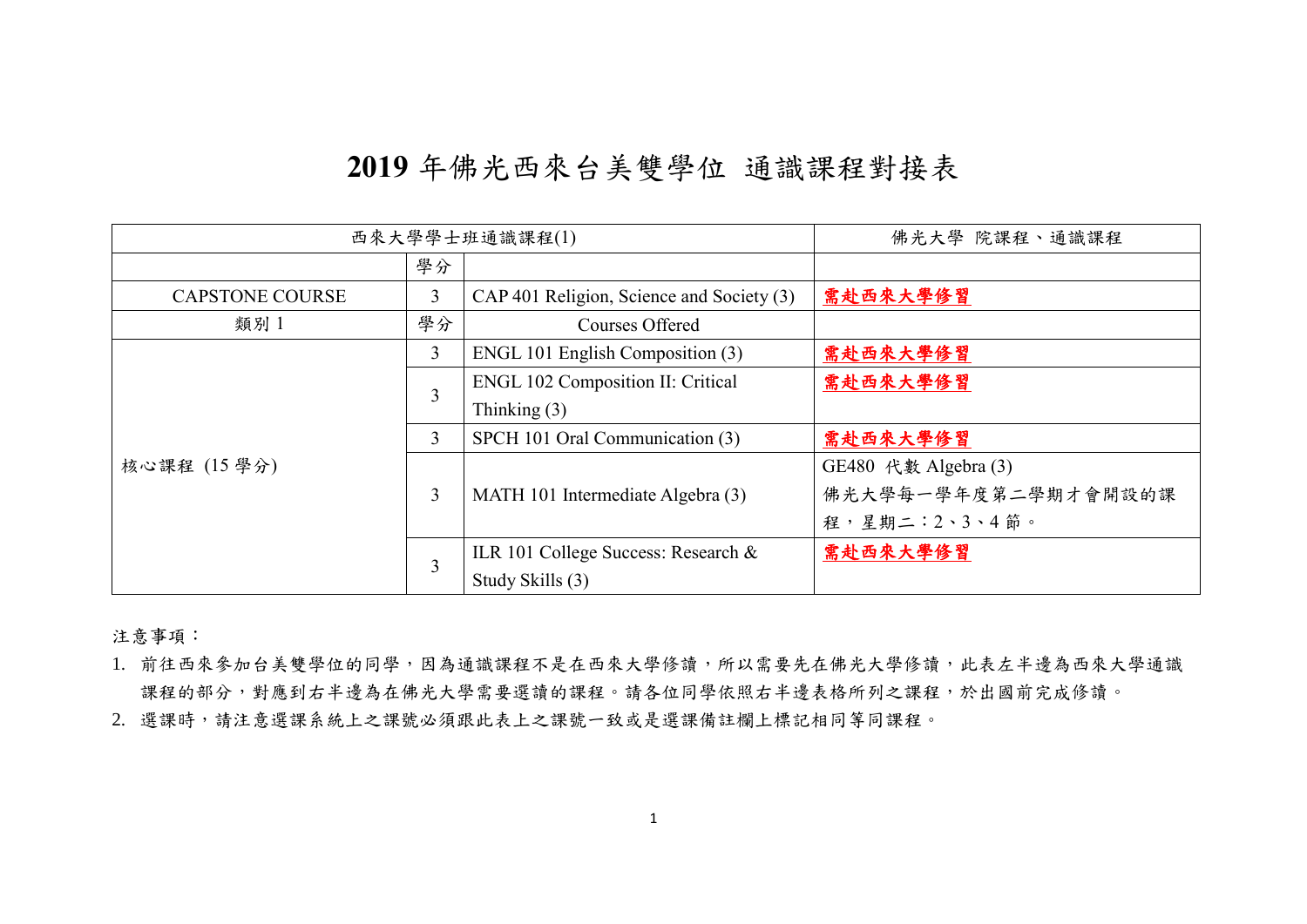| 西來大學學士班通識課程(2) |        |   | 佛光大學 院課程、通識課程                                                                                                                                                                                                                                               |
|----------------|--------|---|-------------------------------------------------------------------------------------------------------------------------------------------------------------------------------------------------------------------------------------------------------------|
| 學分<br>類別2      |        |   |                                                                                                                                                                                                                                                             |
| 歷史<br>基礎課程(6)  | 世界/美國史 |   | GE510 大航海時代與近代世界的形成 The Age of Exploration<br>and the Formation of Modern World (3)<br>GE460 科學發展史 History of Science Development (3)<br>HC108/HC120 文物中的歷史 History in Artifacts (3)已停開, 請<br>改修 HC306 文物館藏與歷史展演(本課程由人文院等同於「文<br>物中的歷史」)(人文學院學生)其他學院學生任擇一選修 |
|                | 亞洲史    | 3 | HC104 歷史人物傳 Biographies of Historical Figures (3)停開,<br>請改修 HC119 歷史人物傳 Biographies of Historical Figures (3)<br>(本課程由人文院做相同等同課程)<br>所有學生均須擇一選修,不計入本校通識學分(除人文學院學生<br>以外)                                                                                    |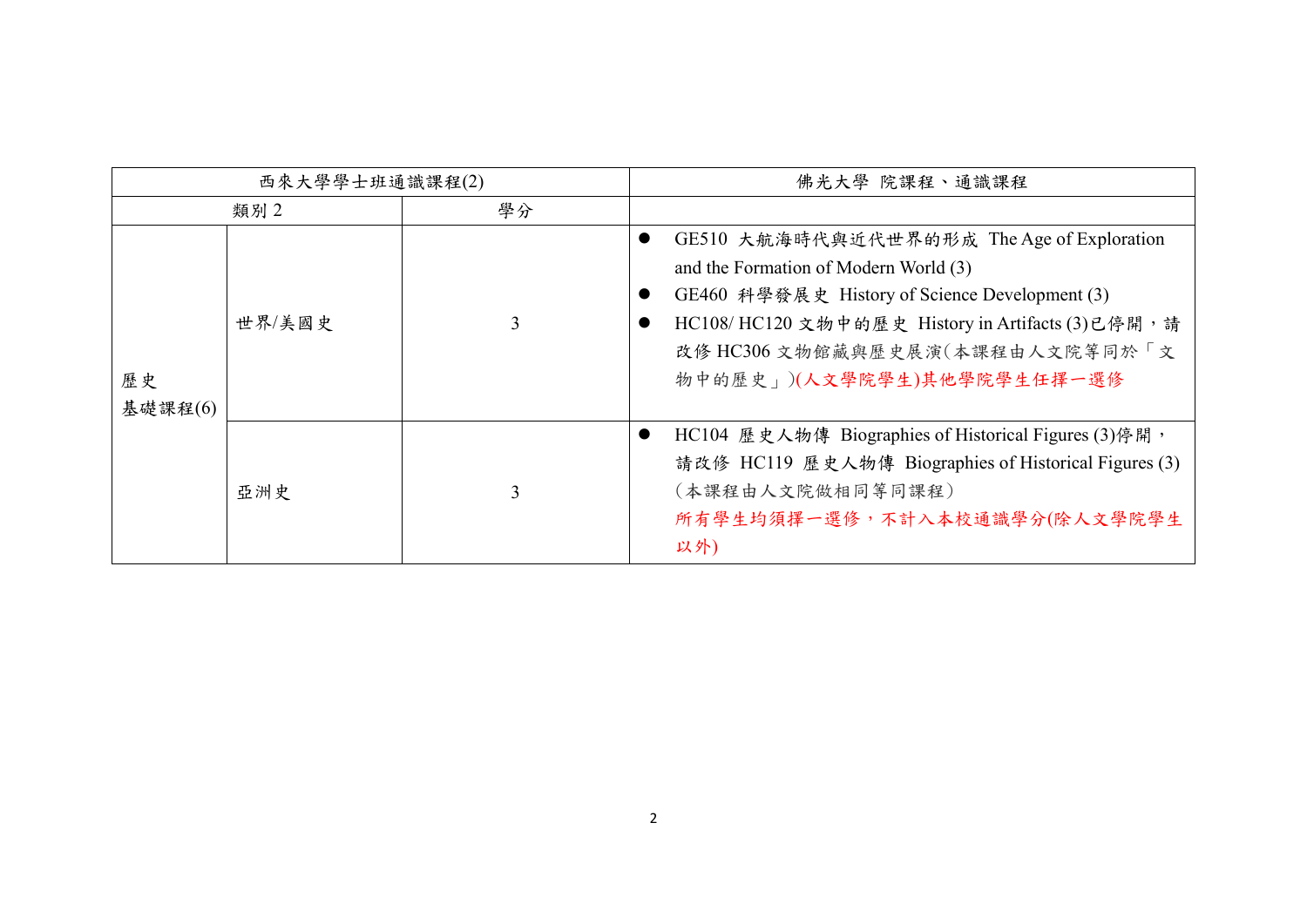| 西來大學學士班通識課程(3)  |      |    | 佛光大學 院課程、通識課程                                                                                                         |
|-----------------|------|----|-----------------------------------------------------------------------------------------------------------------------|
|                 | 類別 3 | 學分 |                                                                                                                       |
|                 | 數學   | 3  | GE472 數學-遊戲解謎 Mathematics (3)                                                                                         |
| 數學跟自然<br>科學 (6) | 自然科學 | 3  | GE410 生命科學 Life Sciences (3)<br>GE430 生態與生物多樣性 Ecology and Biodiversity (3)<br>GE440 地球科學 Earth Sciences (3)<br>任擇一選修 |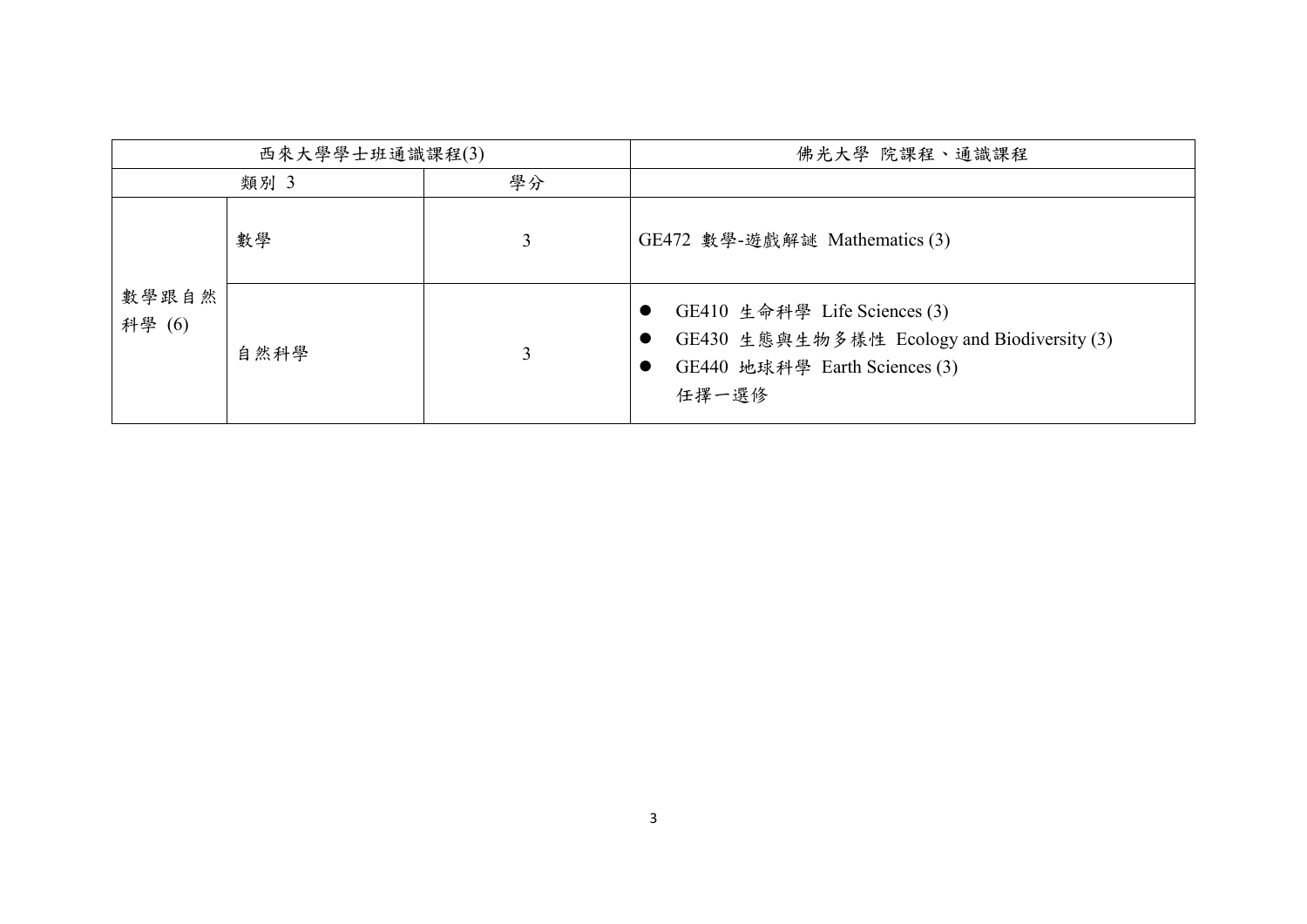| 西來大學學士班通識課程(4) |      |    | 佛光大學 院課程、通識課程                                                                                                                                                                                                                                                                                                                                                                                                                                                                                                                                                         |
|----------------|------|----|-----------------------------------------------------------------------------------------------------------------------------------------------------------------------------------------------------------------------------------------------------------------------------------------------------------------------------------------------------------------------------------------------------------------------------------------------------------------------------------------------------------------------------------------------------------------------|
|                | 類別 4 | 學分 |                                                                                                                                                                                                                                                                                                                                                                                                                                                                                                                                                                       |
| 宗教與哲學<br>(6)   | 宗教   | 3  | GE250 宗教與信仰 Religion and Belief (3)或 GE577 宗教哲學<br>$\bullet$<br>Religious Philosophy(3)或 GE578 宗教文化 Religious Culture<br>(3)<br>CB120 基礎佛教概論 Introduction to Basic Buddhist Studies (3)<br>$\bullet$<br>CB118 佛教行儀 (一)、BU119 佛教行儀 (二) Buddhist<br>Demeanors I & II (1+1) 停開, 請改修 CB124 佛教行持 I 、<br>$CB125$ 佛教行持Ⅱ。<br>CB263 禪淨修持 (一)、BU264 禪淨修持 (二) Chan and Pure<br>Land Practice I & II (1+1) 停開, 請改修 CB267 佛教行持Ⅲ、<br>$CB269$ 佛教行持 $IV \cdot$<br>CB356 法務行政 (一)、BU357 法務行政 (二) Practice of<br>Sangha Ministry I & II (1+1) 擇足3學分課程停開, CB358 佛教<br>行持 V、CB359 佛教行持 VI |
|                | 哲學   | 3  | HC105 哲學概論 Introduction to Philosophy (3)<br>$\bullet$                                                                                                                                                                                                                                                                                                                                                                                                                                                                                                                |

附註:佛教行持系列課程,依佛教學系。僅限佛教學系學生修讀,其餘學生請選基礎佛教概論或是通識課

程。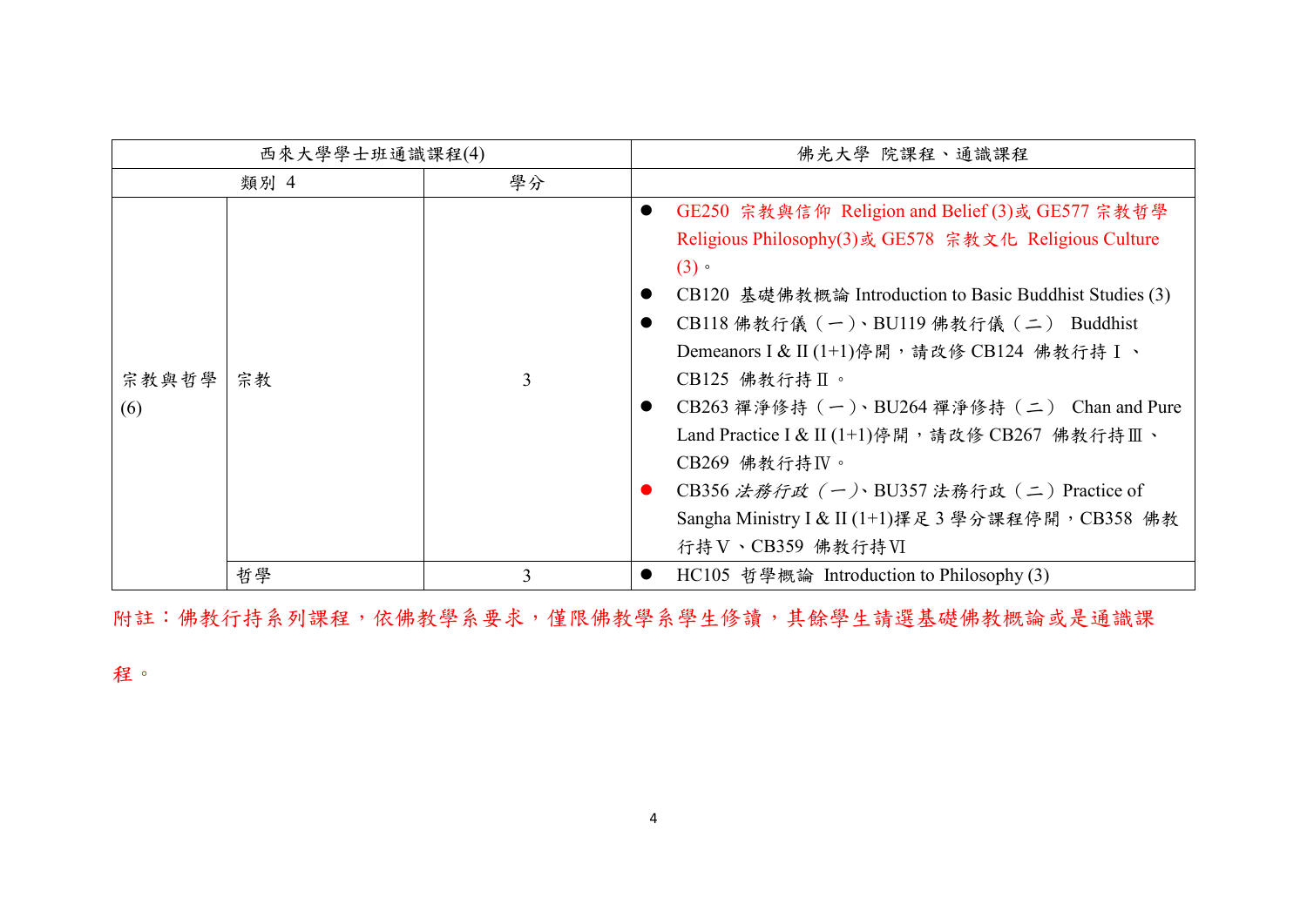| 西來大學學士班通識課程(5) |                                   |    | 佛光大學 院課程、通識課程                                                                                                                                                                                                                           |  |
|----------------|-----------------------------------|----|-----------------------------------------------------------------------------------------------------------------------------------------------------------------------------------------------------------------------------------------|--|
|                | 類別 5                              | 學分 |                                                                                                                                                                                                                                         |  |
| 社會及行為<br>科學(6) | 人類學                               |    | CT302 文化資產概論 Introduction to Cultural Assets (3)                                                                                                                                                                                        |  |
|                | 心理學                               | 6  | GE420 心理學 Psychology (3)<br>SS106 心理學 Psychology (3) 相同等同 SS113, 請修 SS113 心<br>理學 Psychology (3)                                                                                                                                        |  |
|                | 社會學                               |    | GE340 社會原理 Social Principles (3) 停開,替代課程請選通<br>識 GE313 社會學。<br>SS104 社會學 Sociology (3) 相同等同 SS111, 請修 SS11 社會<br>學 Sociology (3)<br>CT102 大眾傳播概論 Understanding Mass Communication (3)                                                   |  |
|                | 商學                                |    | GE320 經濟學原理 Principle of Economics (3) , 替代課程請選<br>通識 GE311 經濟學。<br>SS103 經濟學 Economics (3) 相同等同 SS110 經濟學 Economics<br>(3)<br>SS105 管理學 Management (3) 相同等同 SS112, 請修 SS112<br>管理學 Management (3)<br>SS107 專業倫理 Professional Ethics(3) |  |
|                | 政治學                               |    | SS102 政治學 Introduction to Political Science (3) 相同等同<br>SS109, 請修 SS109 政治學 Management (3)<br>GE330 法學緒論 Introduction to Legal Science (3)                                                                                              |  |
|                | ※6學分不能全部都在同一類,必須從兩個類別中選讀。例如人類+心理。 |    |                                                                                                                                                                                                                                         |  |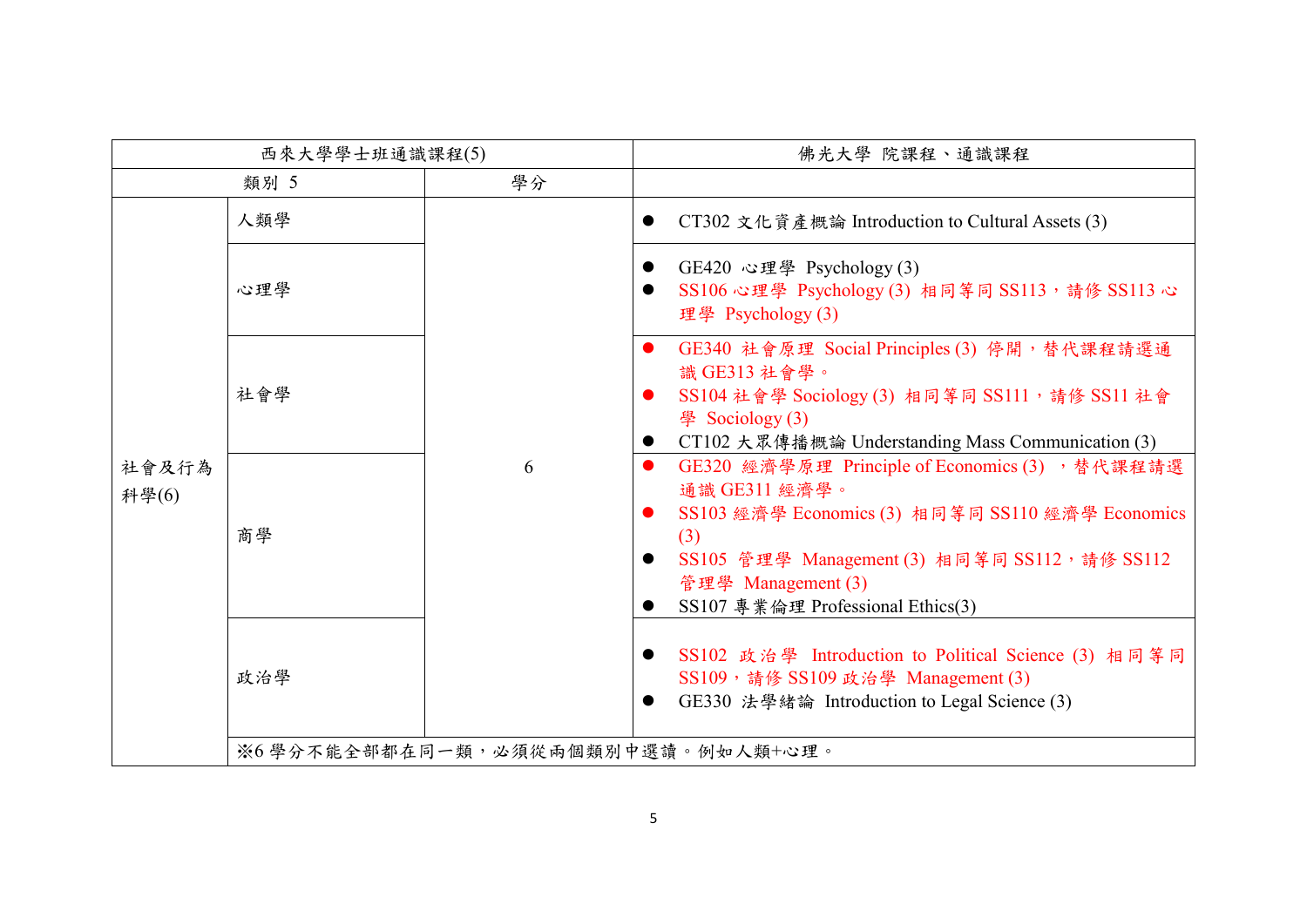| 西來大學學士班通識課程(6)    |                                   |    | 佛光大學 院課程、通識課程                                                 |
|-------------------|-----------------------------------|----|---------------------------------------------------------------|
|                   | 類別 6                              | 學分 |                                                               |
|                   | 美學                                |    | CT202 設計概論 Introduction to Design (3)                         |
|                   |                                   |    | GE111 $\overline{\mathbb{B} \times}$ Chinese I (3)            |
|                   |                                   |    | GE112 $\mathbb{R} \times 2$ Chinese II (3)                    |
|                   |                                   |    | LC42300 Japanese $(1) \cdot$ LC42400 Japanese $(2)$           |
| 語文<br>人文(6)<br>文學 |                                   |    | LC42700 Korean $(1)$ · LC42800 Korean $(2)$                   |
|                   |                                   |    | LC43100 French $(I) \cdot$ LC43200 French $(II)$              |
|                   |                                   | 6  | GE131 Japanese $(I) \cdot$ GE132 Japanese $(II)$              |
|                   |                                   |    | GE133 Korean(I) GE134 Korean(II)                              |
|                   |                                   |    | $GE135$ Thai $(I) \cdot GE136$ Thai $(II)$                    |
|                   |                                   |    | $GE137$ Vietnamese $(I) \cdot GE138$ Vietnamese $(II)$        |
|                   |                                   |    | HC102 文學作品導讀 Approaches to Literature (3)停開, 請改修<br>$\bullet$ |
|                   |                                   |    | HC303 文史作品導讀 Introduction to Literature, Culture and          |
|                   |                                   |    | History $(3)$                                                 |
|                   | ※6學分不能全部都在同一類,必須從兩個類別中選讀。例如美學+語文。 |    |                                                               |

※請注意:國文科目目前取消抵認,除了英文以外,請再選修上表所附之第二外語。